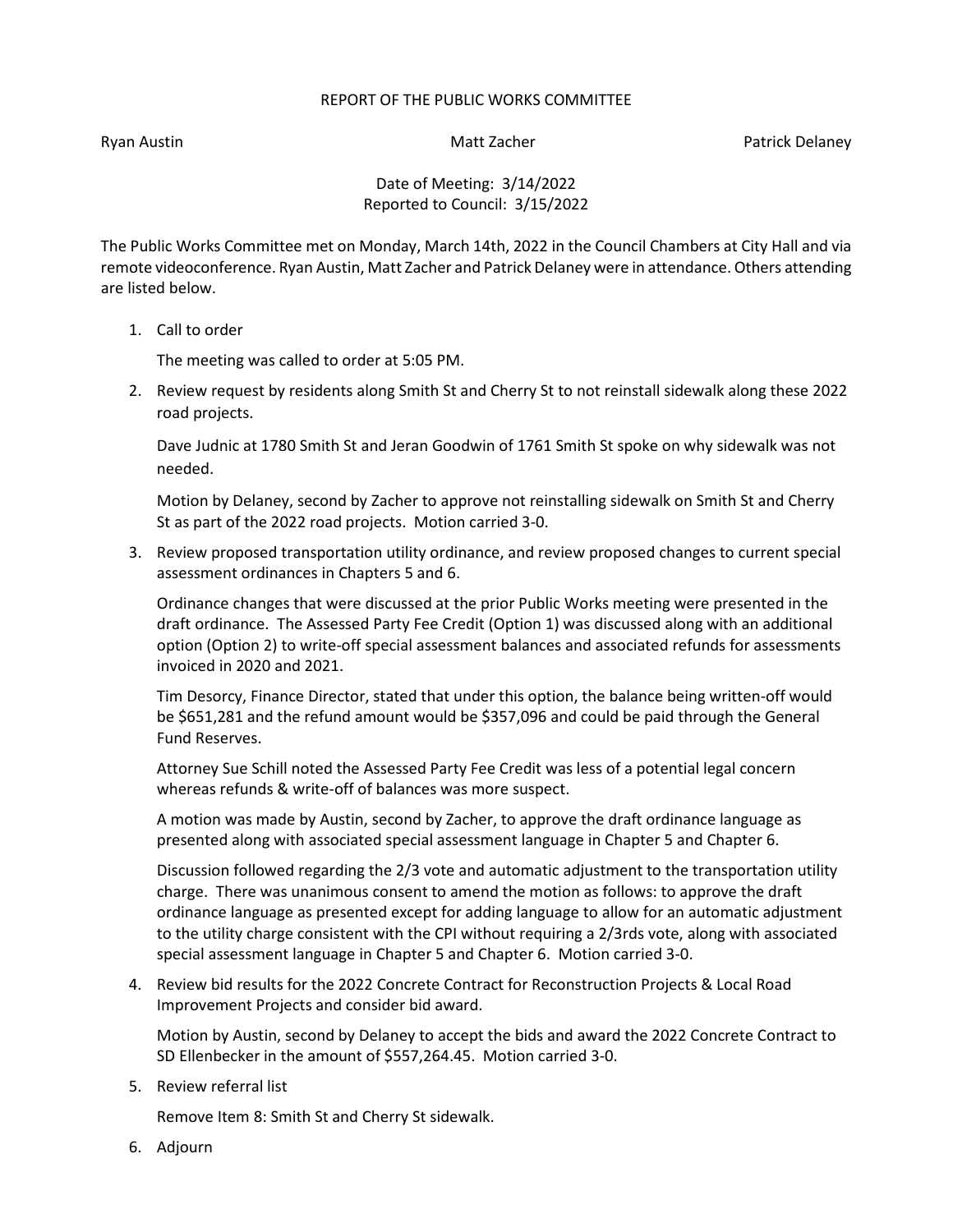Motion by Austin, second by Zacher to adjourn at 6:30 pm. Motion carried (3-0).

## **Others in attendance:**

See sign-in sheet.